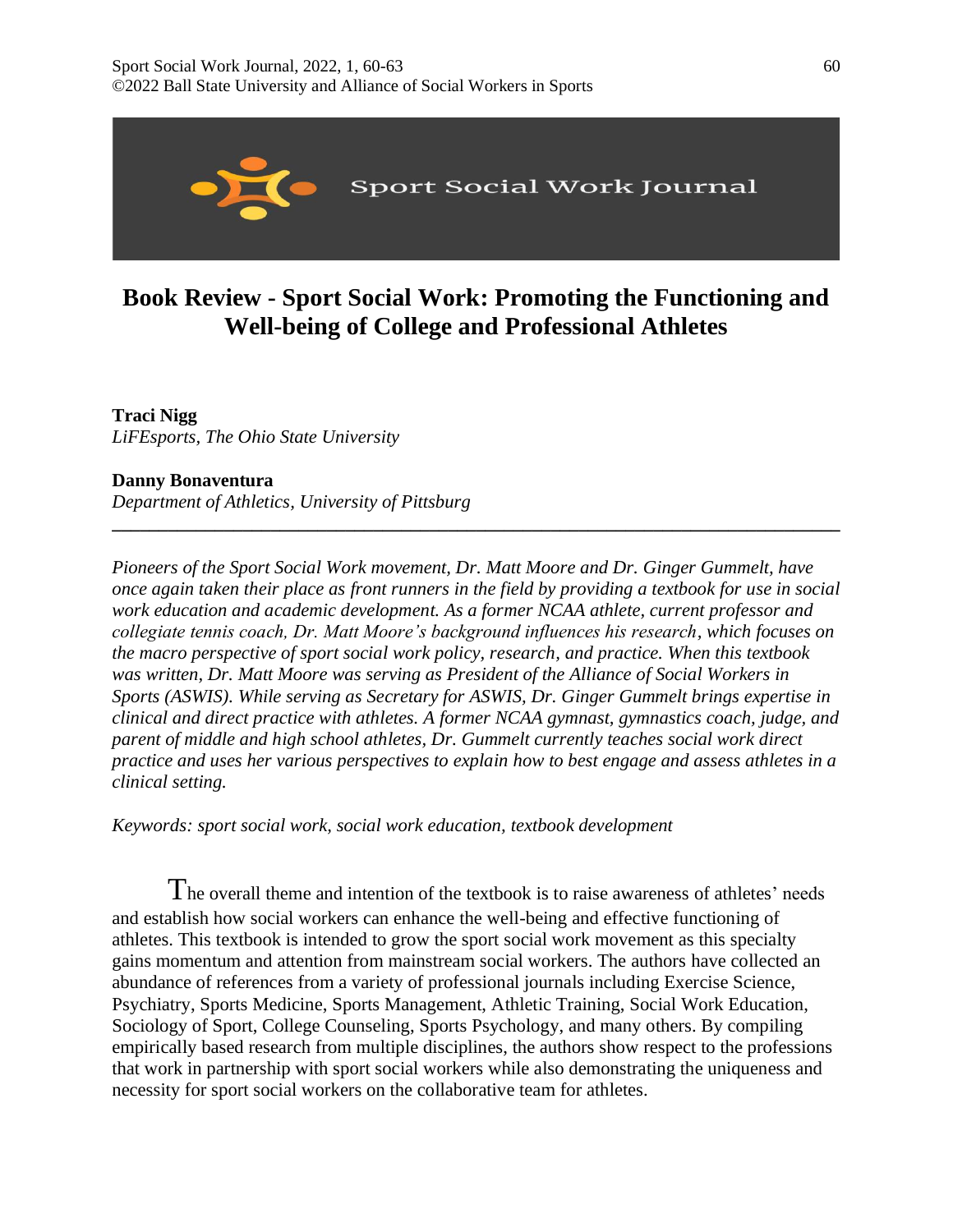#### **Content Outline**

The Sport Social Work textbook is divided into seven chapters and provides a foundation for social workers from micro, mezzo, and macro perspectives. The content is a must read for every social worker who plans to work with athletes at any level. With Dr. Matt Moore and Dr. Ginger Gummelt serving as co-authors, Dr. Moore lays the foundation and presents the mezzo and macro perspectives while Dr. Gummelt tackles the micro perspective.

The book begins with a definition of sport social work and explores how sport social work relates closely with the National Association of Social Workers (NASW) Code of Ethics and Council on Social Work Education (CSWE) competencies. This is followed by a chapter on interprofessional collaboration. This chapter outlines the challenges of interprofessional communication along with opportunities for sport social workers to collaborate with sport and exercise psychologists, mental health professionals, athletic trainers, administrators, coaches, and others. In chapter three, Dr. Moore covers the challenge of understanding the health and wellbeing of athletes. Additionally, Dr. Moore defines athlete identity and explores behavioral and psychosocial health risks athletes may face including some of the causes of those risks. In chapter four, Dr. Moore provides a theoretical framework for sport social work. Using an ecological framework, Dr. Moore discusses how social workers can take an individualized approach to working with athletes and provides a sample review. He also highlights systems theory, empowerment, social learning theory, resiliency, and human development considerations for sport social workers. The chapter wraps up with the process of change model and includes a figure of the transtheoretical model of change with athletes as well as how to apply theory to the process of change.

In chapters five and six, Dr. Ginger Gummelt discusses direct practice and clinical interventions with athletes. Dr. Gummelt lays the foundation for engagement and building relationships, which she categorizes into respect, empathy, and genuineness. She follows with assessment and planning, recommending a systems-ecological framework for assessment while highlighting the importance of utilizing culturally competent assessments. She finishes chapter five with a section on the change-oriented process which outlines the importance of a collaborative goal setting process that includes active athlete participation. In chapter six, Dr. Gummelt intentionally highlights some of the most critical issues that athletes face and helps to identify several ways social workers can intervene. Specifically, Dr. Gummelt looks at injuries, sexual assault, eating disorders, substance use and abuse, retirement, and mental health. While the list is not all-encompassing, it is; however, a strong prelude for some of the issues that athletes commonly encounter.

Dr. Moore returns for chapter seven to address sport social work policy. Social work policy plays a crucial role in the lives of athletes as each sport has its own governing body. In this chapter, he outlines the importance of establishing a policy platform for sport social work and provides several examples. He further examines existing organizational policies of sports entities, the social work profession, governmental policies, laws, and recommendations. The chapter concludes with ways social workers can influence sport policy.

The content from both authors has multiple practical uses for sport social workers and instructors. Social workers in college athletics will be able to apply many of the theories and practices outlined in this textbook with their athletes. Athletic departments and professional leagues employ staff who have developed perceptions of athletes based on their personal

Download from http://sswj.org © 2022 Ball State University and Alliance of Social Workers in Sports. All rights reserved. Not for commercial use or unauthorized distribution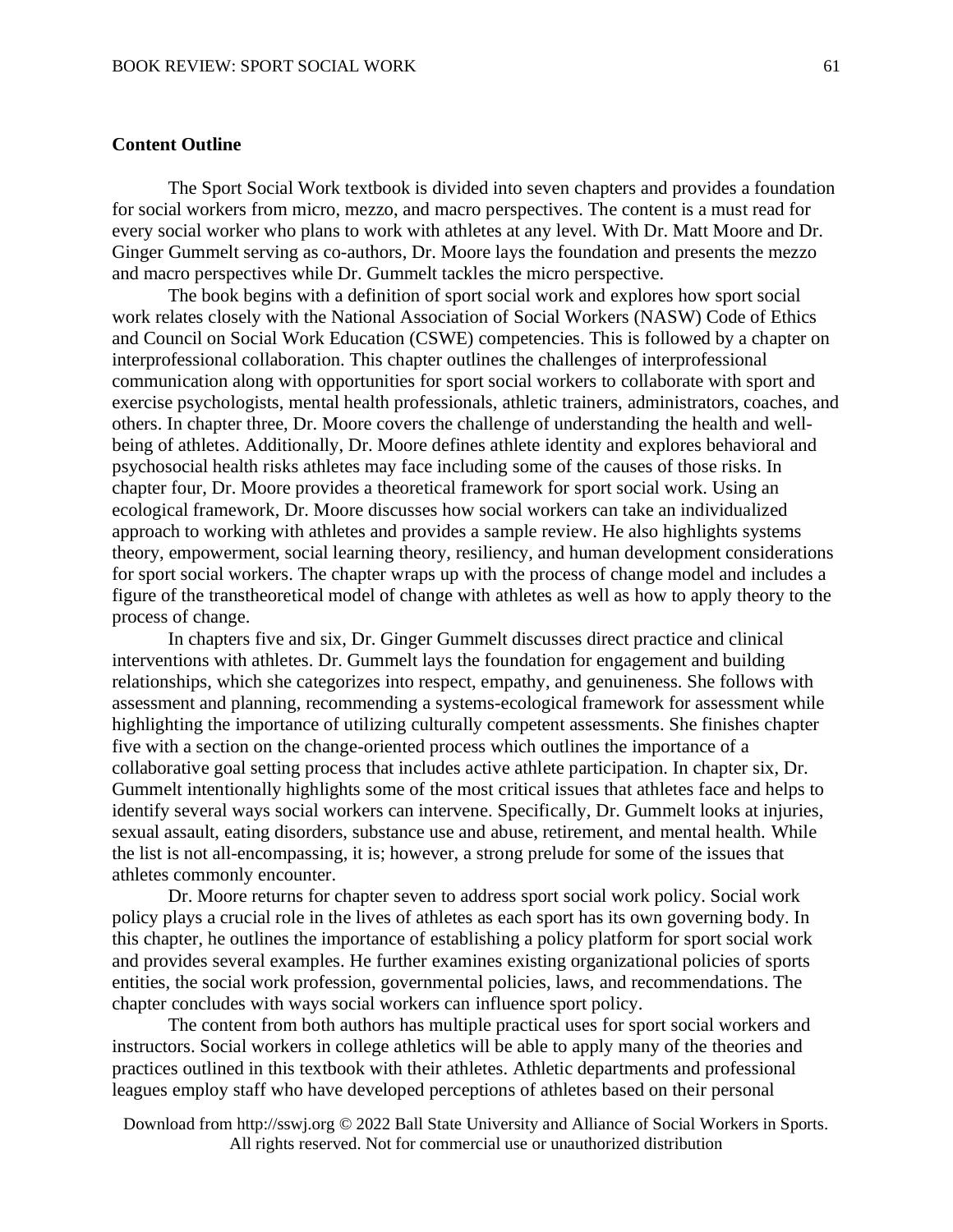experiences and education; however, this textbook provides a framework for social workers and other professionals to approach and serve athletes in an effective, holistic way. Dr. Gummelt's section is particularly important for those interested in direct practice with athletes. The textbook reinforces the unique needs of the athlete population and the attributes, skills, and knowledge one must consider when supporting athletes and the systems they operate within.

#### **Evaluation**

From an instructor's standpoint, the textbook is user-friendly and very effective. The content is easily digestible and the chapters can be read in a relatively short span of time. Along with the text itself, the authors have developed quizzes and tests through Cognella that can be used to measure student learning. Some of the most practical aspects of the book are the activities, figures, and tables in each chapter. The activities strategically engage students and encourages them to practice the material they are learning.

As a result of the textbook's design and applicability, instructors have chosen this as the primary book and structure for several accredited elective courses in sport social work courses at both the MSW and BSW level. Because many social work students are unaware of the specialty of sport social work it is beneficial that the text starts with the history of Jane Addams and her emphasis on free play and vigorous activity on playgrounds or gymnasiums during the 1900s. This allows readers to understand the correlation of sport social work to the origination of the social work profession. Throughout the textbook, Drs. Moore and Gummelt use social work ethics, values, and theories, and provide an in-depth analysis of their application to serving athletes. The text is organized in a way that allows the reader to understand why athletes are a vulnerable population, barriers they encounter when seeking help, as well as the role of athlete identity on development and perception of self. The authors present sport social work with a lens that explores how social workers can meet the needs, identify strengths, and empower athletes to achieve overall well-being and optimal functioning.

As for the implementation of the textbook, the discussions, activities, assignments, and case studies, are very useful and applicable in the classroom. The discussion topics are relevant and facilitate conversations about the topic of each chapter. The case studies give imagery and application to clinical social work practices and theories for addressing the specific risks and behaviors related to athletes. By including policy analysis, implementation, and development, the readers explore how formal rules, regulatory powers, and governing bodies influence the policies that affect the rights and justice of athletes. The textbook encompasses micro, mezzo and macro implications for sport social work, which is very useful for gaining the perspective of the whole athlete and athlete-in-environment.

#### **Implications for Future Editions**

One opportunity for improvement is the length of the book. While this is a great start, the textbook does not provide enough content for a 14-16-week semester. In order to extend the course, instructors will need to research and develop additional material based on the foundation laid by the authors. In-depth sections about youth and high school sports, collegiate athletics, and professional sports, and how certain aspects of each level have implications for sport social workers could be added to strengthen content and understanding. Expanding the career opportunities section of the epilogue is suggested to explain how each level of sport has different

Download from http://sswj.org © 2022 Ball State University and Alliance of Social Workers in Sports. All rights reserved. Not for commercial use or unauthorized distribution